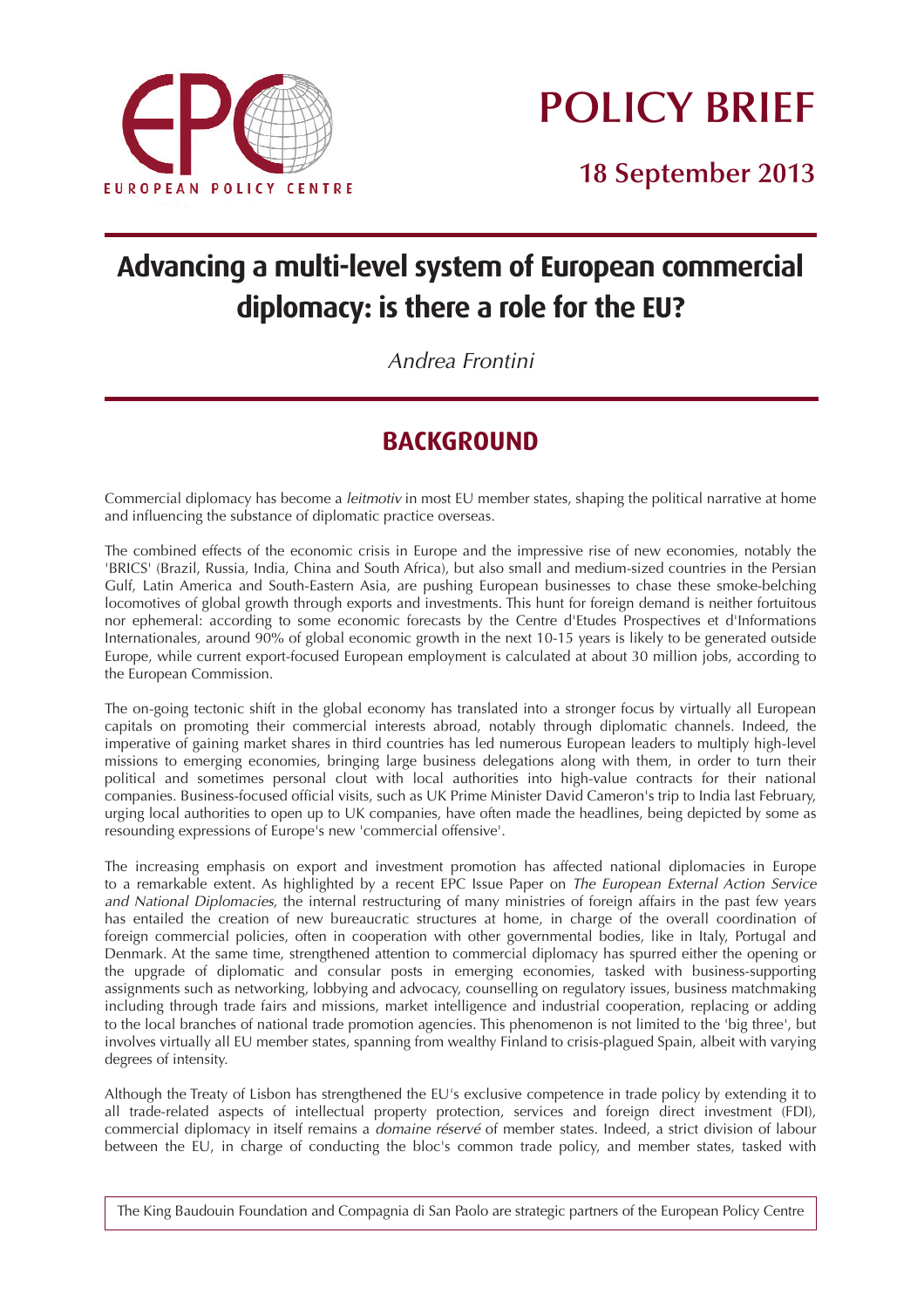business-supporting policies on the ground, is deemed by policymakers in virtually all European capitals to be legally impeccable and politically convenient. The most recently available data on the EU's place in the global economy, which still crowned it as the world leader in exports, imports and FDI, must have reassured many in Europe about the enduring validity of such a policy assumption.

Yet three major developments affecting European commercial diplomacy might increasingly call into question the principle of exclusive national competence in this area.

### **STATE OF PLAY**

The *first* factor results from recent evolutions in the way European business interests are being represented and supported by specialised actors and institutions in a number of third countries.

For example, brand-new bodies such as self-defined 'European' Chambers of Commerce and business organisations, like Eurocameras in Brazil or the European Union Chamber of Commerce in China, have emerged as a spontaneous cooperation reflex between traditionally bilateral Chambers of Commerce and/or local business representatives. In addition to carrying out lobbying, information-sharing and networking for EU companies abroad, these actors increasingly aspire to become the 'pan-European' business interlocutors of local authorities in trade and investment matters. Moreover, the impact of fiscal austerity on public internationalisation measures has led some medium and small member states to consider opening joint Chambers of Commerce abroad, like the Nordic Chamber of Commerce and Industry in Bangladesh, while the Chambers of Commerce of some bigger European countries have reportedly started providing services for companies from member states that lack a local bilateral Chamber.

These essentially pragmatic initiatives can contribute to gradually transforming European commercial diplomacy by generating unprecedented representative structures and cooperative mechanisms. At the same time, such 'bottom-up' dynamics and their potential for resource rationalisation still need to be coupled with more responsive public policy measures at both national and EU level.

A second development is provided by the growing, albeit intricate, de facto involvement of the EU in a number of commercial diplomacy matters on the ground.

The EU has actively supported the internationalisation of European companies, particularly small and mediumsized enterprises (SMEs), by establishing and co-financing projects like the EU SME Centre in China and the European Business and Technology Centre in India, which are operated by consortia of the above-mentioned European Chambers of Commerce and private business organisations abroad. These 'EU business centres' provide European companies on the ground with useful services like business matchmaking, market access assistance and guidance on complex local regulatory matters. In spite of this, mid-term financial uncertainties and sometimes difficult interaction with other actors, notably bilateral Chambers of Commerce, do need to be tackled in order to secure the viable development of these EU-sponsored initiatives.

Following the entry into force of the Lisbon Treaty, EU Delegations have been tasked with coordinating periodic meetings of the Economic and Commercial Counsellors of European embassies in third countries. These gatherings often allow open and informal intra-EU discussions on commercially-sensitive topics like the evolution of the local business environment, foreign access to indigenous public procurement, and political and regulatory developments affecting European companies, sometimes including reciprocal updates on planned national business missions. All this is instrumental in providing key background information for national commercial diplomacy operations and helps Europeans to address common problems together, from relations with local market regulators to business visas.

Some EU Delegations have taken further steps in advancing the common interests of European businesses abroad, including lobbying and advocacy demarches by EU Heads of Delegation in order to informally persuade local authorities not to pass foreign business-harming measures (for example in South Africa), the coordination of joint European institutional missions to regional authorities and business communities to discuss commercial relations (with the full involvement of local member-state embassies, for example in Brazil), the endorsement of pilot EUlabelled exercises, like an EU-GCC Investment Symposium held in Riyadh last April, or a White Book on perceived barriers to EU trade and investment in South Africa, jointly commissioned by the EU Delegation and member-state missions and financed by the Dutch Embassy in Pretoria.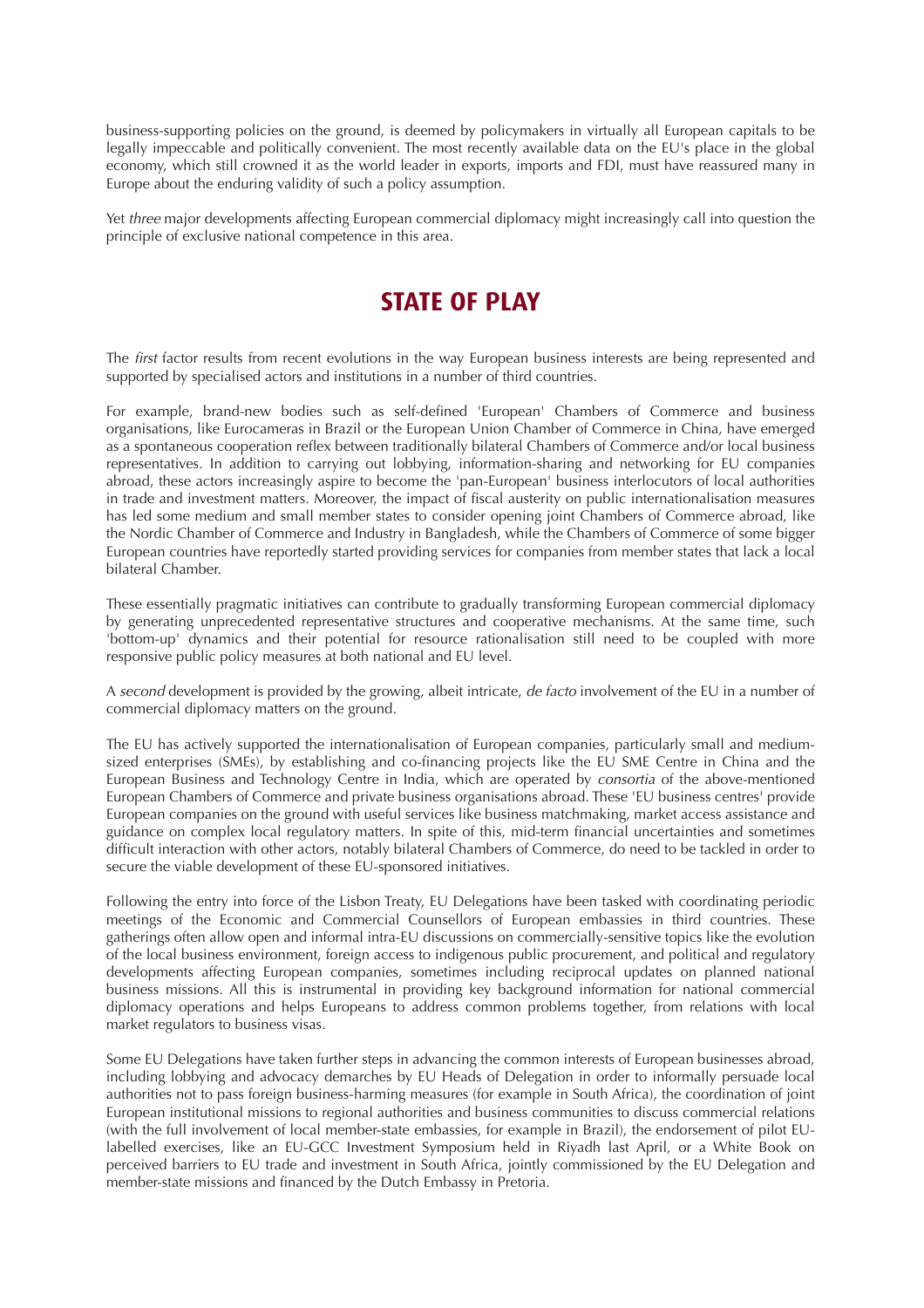Although the actions above constitute encouraging signals of rising policy entrepreneurship by EU Delegations on somewhat 'light' commercial diplomacy issues, these still depend a bit too heavily on the personal goodwill of EU Heads of Delegation, a collaborative attitude by European embassies and the ability of local EU trade officials to combine such initiatives with core tasks like bilateral trade and investment negotiations, market access enforcement and on-site implementation of the Common Commercial Policy, thus calling for appropriate adjustments in the future.

Since 2011 the European Commission's DG Enterprise and Industry has carried out twelve 'Missions for Growth' in emerging economies, spanning from Chile to China. Such missions combine high-level bilateral political meetings with local authorities on issues like industrial cooperation, standards, SME policies, tourism and space, with 'door-opening' business events involving European and local companies, particularly SMEs, often during commercial fairs and conferences. These EU-wide delegations involve both European business federations, in charge of recruiting self-financed business participants, and the diplomatic representatives of targeted countries, liaising with public authorities and the private sector at home. Member states are also invited to identify and engage their national companies, while single businesses may apply directly to the DG.

The added value of the Missions has been reportedly defended by participating companies, notably SMEs, and smaller member states, which simply cannot afford to run such high-level commercial missions at national level. However, these missions have encountered a few problems in Brussels and beyond: other corners of the EU house unofficially question the legitimacy and inclusiveness of these exercises, while some bigger member states have restrained their support due to a mix of political concerns and legal doubts. Several observers have also stressed the need to improve the selection of participating companies, better shape and balance the institutional and business components, and design a more systematic follow-up mechanism on the ground. A timely review of these much-debated, yet conceptually unique initiatives is therefore due.

A third, much longer-term challenge to the principle of a strictly national policy remit in commercial diplomacy might also come from the increasing integration of European businesses following the completion of the EU's Single Market, including through more cross-border mergers and acquisitions or via export-oriented intra-European clusters and networks.

While such a process is still largely embryonic and might ultimately concern a few sectors only, the possible rise of 'truly European' multinational companies with operating branches across the EU as well as increasingly 'Europeanised' export-oriented value chains has the potential to bring, at least to some extent, tighter intra-European economic interdependence, perhaps generating somehow 'trans-national' European commercial interests to be collectively promoted abroad by the EU and its member states.

#### **PROSPECTS**

The significant developments affecting European commercial diplomacy should lead policymakers in both Brussels and national capitals to carefully examine a number of deriving opportunities.

For instance, the growing role of EU Delegations as catalysts in several emerging economies could be further enhanced by putting upstream tasks such as market scouting and economic intelligence, including sectorial studies, at the service of all member states, or even *downstream* functions like occasional advocacy for European consortia running against non-EU competitors for public procurement tenders in strategic sectors such as energy, infrastructures and aerospace, on behalf of the member-state embassies concerned. Alternatively, more regular business-focused instructions to EU Heads of Delegation, more systematic consultation with public and private stakeholders in Brussels and locally, and more targeted use of public diplomacy to 'brand' Europe as an export and FDI destination could all fit into a valuable EU agenda for commercial diplomacy.

Prior to walking any of these paths, however, a substantial reflection should be conducted by EU institutions and member states alike on the opportunity to sketch out a common EU approach in this area. The European External Action Service (EEAS) could perhaps set the strategic direction of such a debate, given its unique institutional features, its expected horizontal coordination of EU external action and its supervision of Delegations in third countries. One starting point could be, among others, a non-paper jointly drafted by the EEAS, DG Trade and DG Enterprise, in full consultation with European business representatives and open to suggestions by the European Parliament, providing a systematic assessment of current EU activities and their interaction with the many on-site internationalisation services offered by European public and private actors.